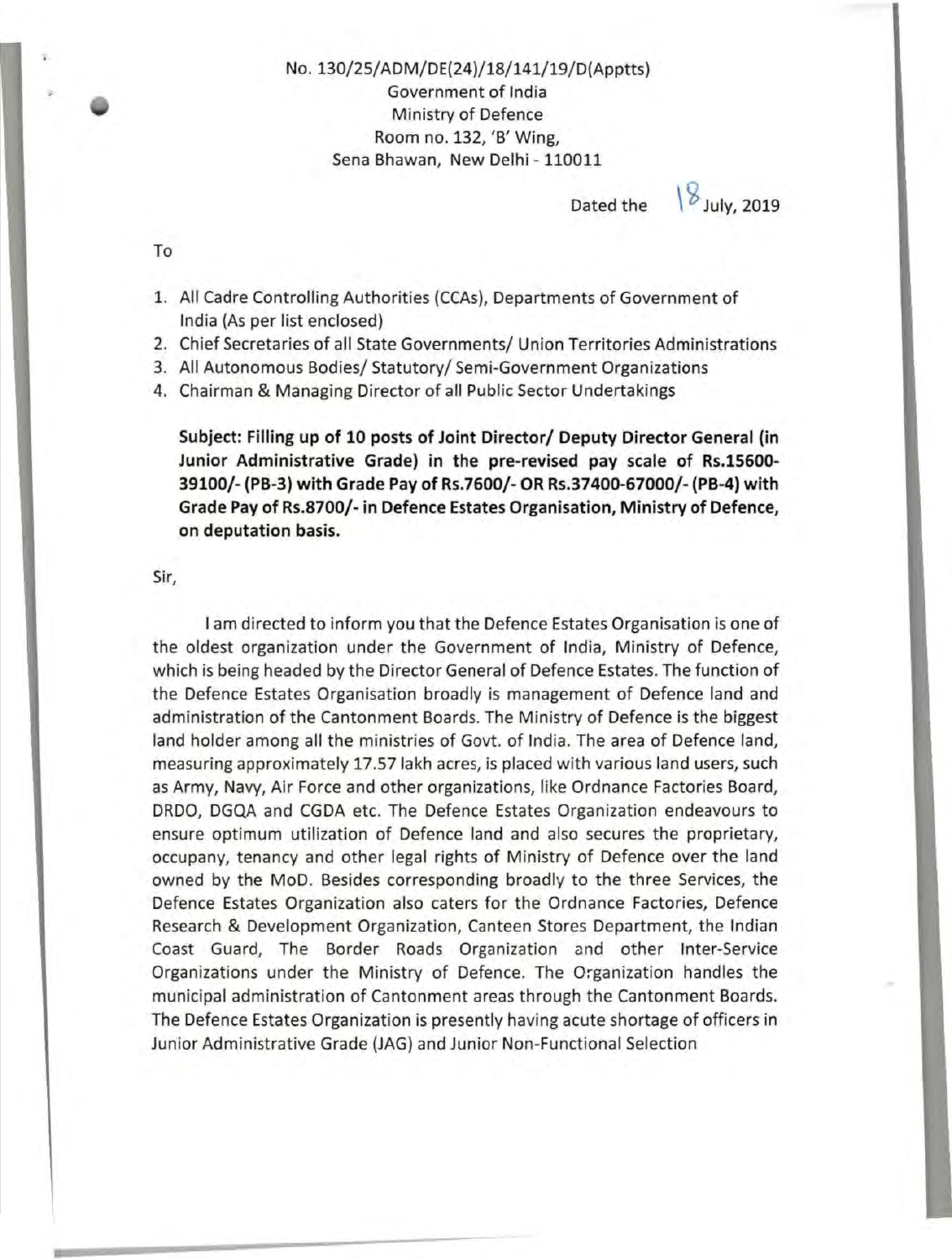Grade(NFSG) of JAG. In this background, it has been decided with the approval of the Competent Authority to fill 08 vacant posts of Joint Directors in the 06 Directorates of Defence Estates, located at Lucknow, Pune, Chandigarh, Kolkata, Jammu and Jaipur and 02 vacant post of Deputy Director General (DOG) in the Directorate General and Joint Director, NIDEM, at New Delhi

2. Accordingly, I am directed to invite applications from eligible Officers in the appropriate grade for filling up of these 10 vacant posts of Joint Directors/DOG (in Junior Administrative Grade) in the pre-revised pay scale of Rs.15600-39100/-(PB-3) with Grade Pay of Rs. 7600/- (PB-3), in the Directorate General, Defence Estates, New Delhi/ NIDEM, New Delhi / Directorate of Defence Estates, Central Command, Lucknow / Southern Command, Pune / Northern Command, Jammu / Western Command, Chandigarh / Eastern Command, Kolkata / South Western Command, Jaipur, in Defence Estates Organisation, Ministry of Defence, on deputation basis, initially for a period of 03 years extendable further in accordance with the extant Government instructions. Details of the posts, eligibility conditions etc. are given at **Annexure-1.** The pay of the officers selected for appointment on deputation basis as well as other conditions related to their deputation will be regulated in terms of DoP&T's OM No. 6/8/2009-Estt. (Pay II) dated 17.06.2010, as amended from time to time.

3. Applications of only such Officers will be considered as are routed through proper channel and are accompanied by:

- (i) Bio-data (in duplicate) as per proforma **(Annexure-11);**
- (ii) Photocopies of ACRs/APARs for the last five years, attested (signed & stamped) on each page by an officer not below the rank of Under Secretary to the Government of India level;
- (iii) Vigilance Clearance Certificate **(Annexure-Ill);**
- (iv) Integrity Certificate **(Annexure-IV);**
- (v) No Penalty Certificate or a statement giving details of major/minor penalties imposed, if any, on the officer during the last 10 years **(Annexure-V);** and
- (vi) Cadre Clearance Certificate, in the enclosed format **(Annexure-**VI). It may also be verified and certified that the particulars furnished by the officers are correct.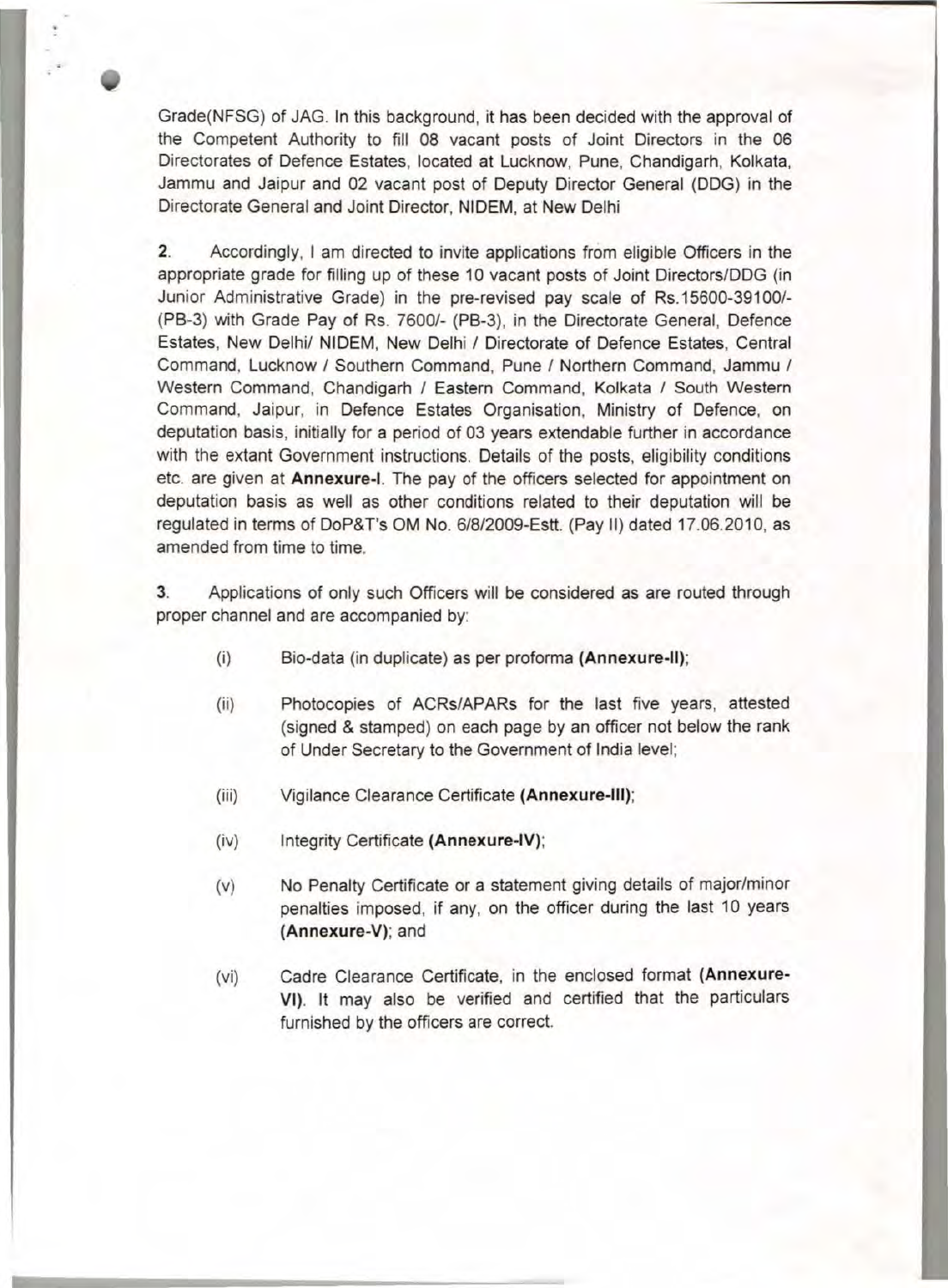- 4. The period of deputation, including the period of deputation in another excadre post held immediately preceding this appointment, in the same or some other department / of the Central Government, shall ordinarily not exceed five years.
- 5. Applications not received through proper channel or received after the last date or incomplete in any respect such as those not accompanied by the documents mentioned at para 2 above, will be liable to be rejected.
- 6. It is requested that the applications of willing, suitable and eligible officers and who can be spared immediately in the event of selection, may be sent to Dy. Director General (Administration), Directorate General of Defence Estates, Raksha Sampada Bhawan, Ulaan Baatar Marg, Delhi Cantt-110010 within 60 days of issue of this advertisement.
- 7. The vacancies may please be given wide publicity in your Department/Organization.

Yours faithfully,

(Biswajit Guha) Under Secretary to the Govt of India

# **Copy for information and necessary action to:-**

- (i) All Ministries/ Departments of the Government of India. It is requested that the vacancies may be given wide publicity in their attached/ subordinate offices/ PSUs/ Autonomous or Statutory/ Semi Government Organizations.
- (ii) Deputy Secretary (MM), DoPT, New Delhi with a request to arrange to upload this on DOP&T website
- (iii) Editor, Employment News -for publication at an early date
- (iv) Guard File/Notice Board
- (v) OMS/ AU&RC
- (vi) DGDE website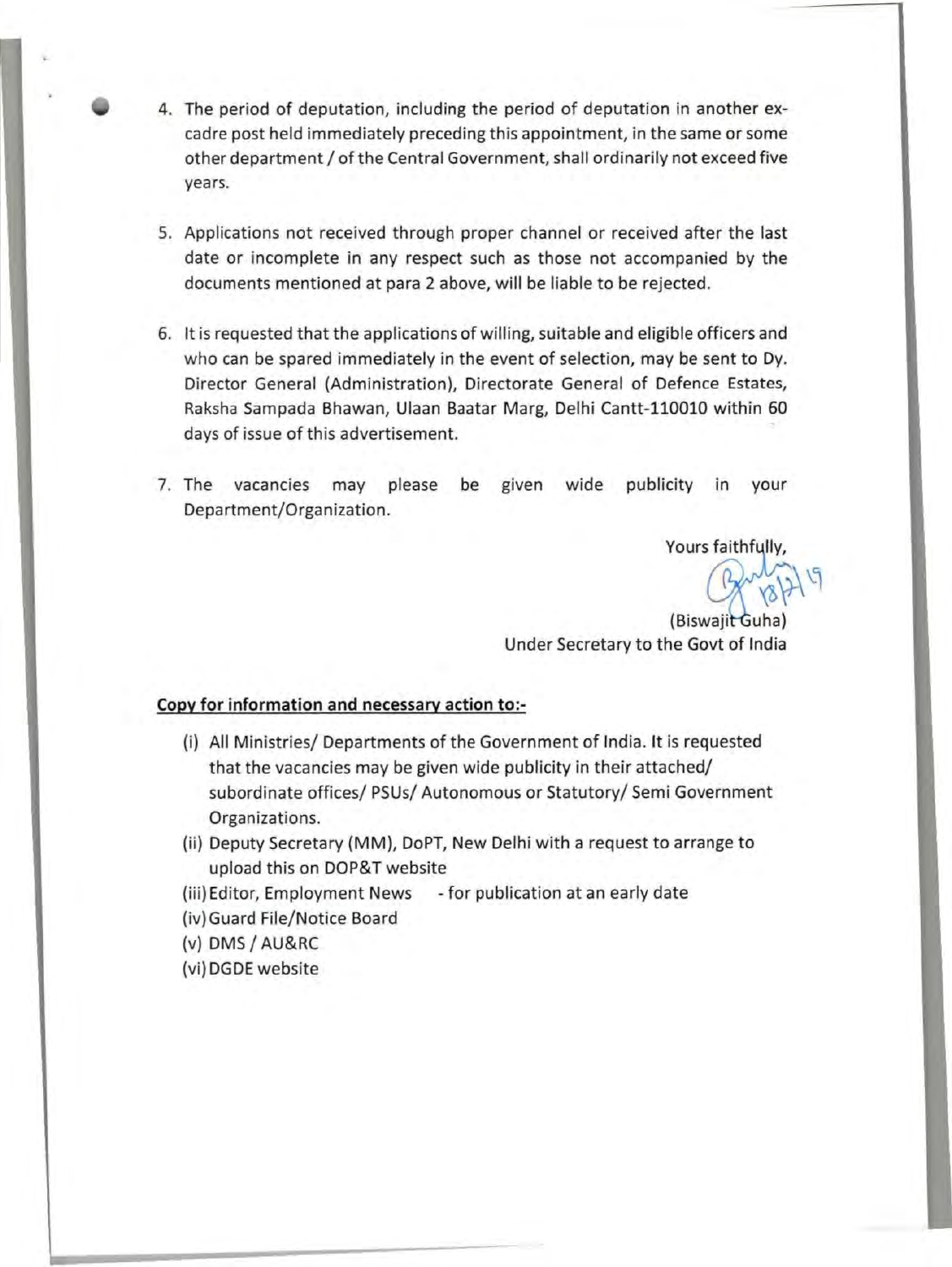**Annexure-!** 

Total 10

| 1. | Name of the post              |                | Deputy Director General/Joint Director                              |                               |  |  |
|----|-------------------------------|----------------|---------------------------------------------------------------------|-------------------------------|--|--|
| 2. | Number of posts               |                | 10                                                                  |                               |  |  |
| 3. | <b>Classification of post</b> |                | General Central Service, Group 'A' Gazetted,<br>Non-Ministerial     |                               |  |  |
| 4. | Pay Scale                     |                | Rs. 15600-39100/- (PB-3) with Grade Pay Rs.<br>7600/- (pre-revised) |                               |  |  |
| 5. | <b>Places of posting</b>      | $\ddot{\cdot}$ | Name of office                                                      | <b>Tentative</b><br>vacancies |  |  |
|    |                               |                | Directorate General, Defence<br>Estates, New Delhi                  | 01                            |  |  |
|    |                               |                | NIDEM, New Delhi                                                    | 01                            |  |  |

Central Command, Lucknow 02 Southern Command, Pune 02 Eastern Command, Kolkata 01 Western Command, Chandigarh 01 Northern Command, Jammu 01 South-Western Command, Jaipur 01

**6. Age Limit**  The maximum age limit for appointment on deputation shall not be exceeding 56 years, as on the closing date of receipt of applications.

- **7. Method of Recruitment : By deputation.**
- **8. Period of deputation : The period of deputation will be initially for 03** years extendable further in accordance with the extant Government instructions. The period of deputation shall be regulated in accordance with DoP&T OM No. 6/8/2009-Estt.(Pay.ll) dated 17.06.2010 as amended from time to time.
- **9. Eligibility The posts are to be filled up by deputation** from amongst officers in the appropriate grade from other Department of Central Government, or from a State Government, Union Territory or Statutory, Semi Government, Public Sector Undertakings or Autonomous Bodies:-
	- (i) who is at least a Graduate from recognised University and,
	- (ii) holding analogous post on regular basis in the parent cadre/ Department.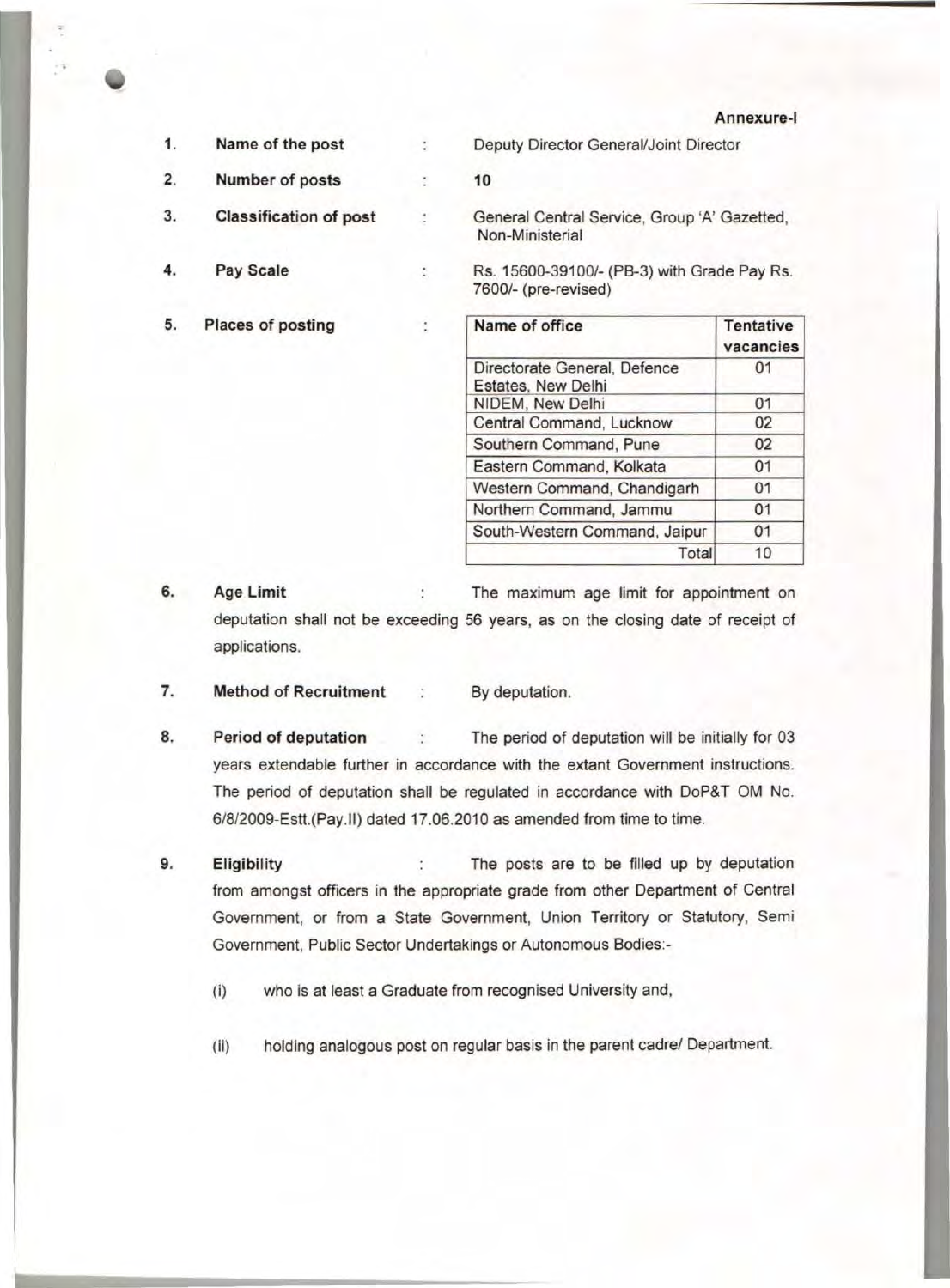**Note-1:-** The Departmental officers in the feeder category who are in direct line of promotion shall not be eligible for consideration for appointment on deputation. Similarly, deputationists shall not be eligible for consideration for appointment by promotion.

**Note-11:-** The crucial date of determining eligibility will be the last date for receipt of the applications.

**Note-Ill:-** Experience of working in a Municipal body will be duly considered while assessing the candidates.

**9. Duties and responsibilities attached to the post** : A Joint Director will function as Staff Officer in the Directorate of Defence Estates, the Command. Her/his duties and responsibilities will include processing matters related with one or more of the following:

- (i) general administration;
- (ii) personnel administration;
- (iii) municipal administration of the Cantonments;
- (iv) land acquisition/requisition/hiring/audit; and
- (v) land management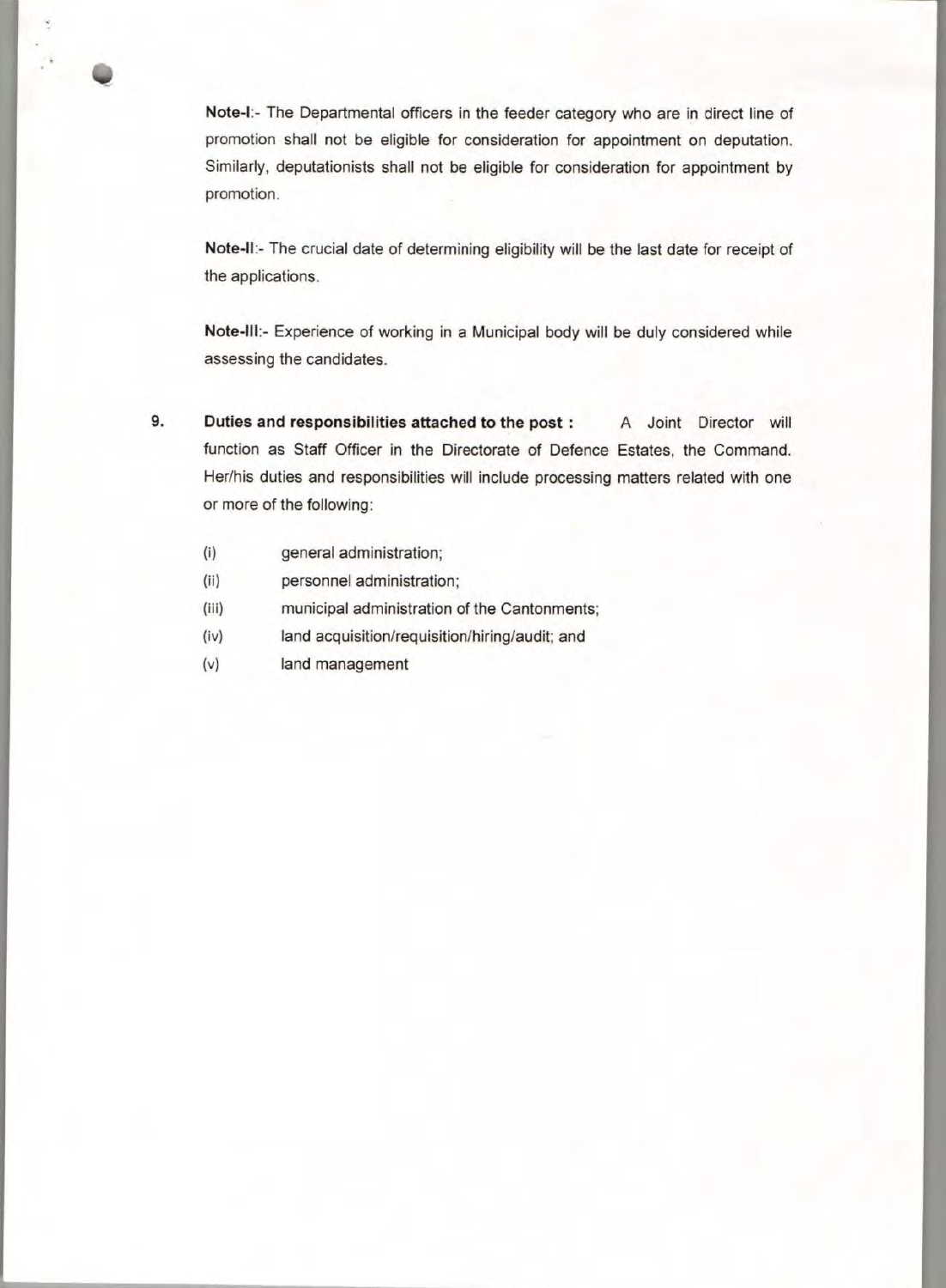#### ANNEXURE II

APPLICATION FOR DEPUTATION TO THE POST OF DEPUTY DIRECTOR GENERAL / JOINT DIRECTOR IN THE DEFENCE ESTATES ORGANIZATION UNDER MINISTRY OF DEFENCE ON DEPUTATION BASIS.

## CURRICULUM VITAE PROFORMA

 $\ddot{\phantom{a}}$ 

÷

- 1. Name and Address (In block letters)
- 2. Date of Birth (in Christian era)
- 3. Date of retirement under Central/State Government Rules
- 4. Educational Qualification
- 5. Whether qualification required for the post are satisfied
- 6. Please state clearly whether in the light : of entries made by you above, you meet the requirement of the post
- 7. Details of employment, in chronological : order since joining service (Enclose a separate sheet duly authenticated by your signature, if the space below is insufficient)

| Office /<br>Institution | <b>Post Held</b> | From | To | Scale of<br>Pay and<br><b>Basic Pay</b> | <b>Nature of</b><br>duties (in<br>details) |
|-------------------------|------------------|------|----|-----------------------------------------|--------------------------------------------|
|                         |                  |      |    |                                         |                                            |
|                         |                  |      |    |                                         |                                            |
|                         |                  |      |    |                                         |                                            |

8. Nature of present employment i.e. : Ad-hoc or Temporary or Quasi-Permanent or Permanent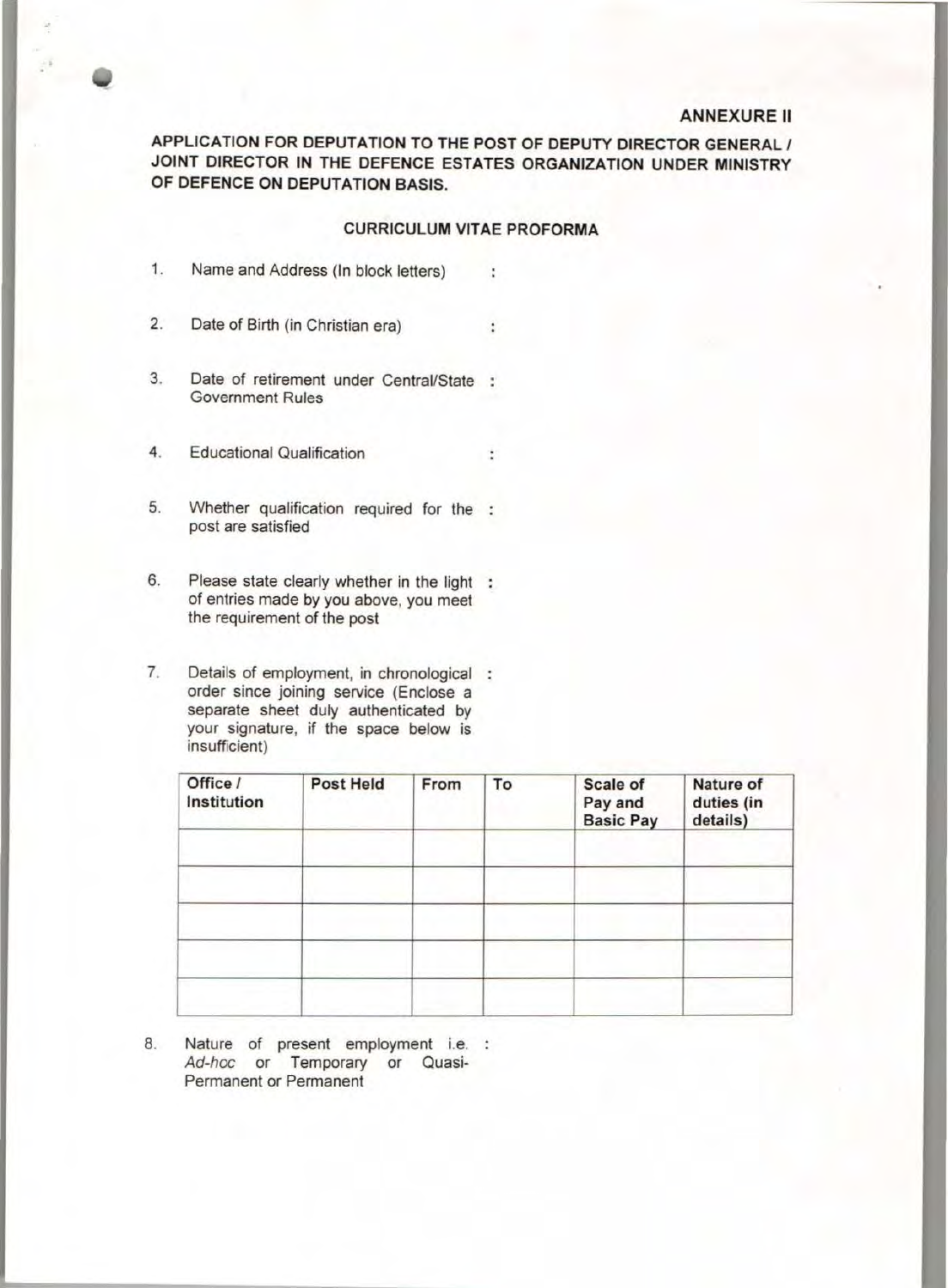9. In case the present employment is held on deputation/contract basis, please state

- a) The date of initial appointment  $\cdot$  :
- b) Period of appointment on deputation/contract
- c) Name of the parent office/ : organization to which you belong
- 10. Additional details about present employment. Please state whether working under(indicate the name of your employer against the relevant column)
	- a) Central Government

 $\ddot{\cdot}$ 

٠

÷

 $\ddot{z}$ 

÷

- b) State Government
- c) Autonomous Organization
- d) Government Undertaking
- e) Others (Please specify)
- 11. Please state whether you are working in : the same Department and are in the feeder grade or feeder to feeder grade
- 12. Are you in Revised Scale of Pay? If yes, : give the date from which the revision took place and also indicate the prerevised scale
- 13. Total emoluments per month now drawn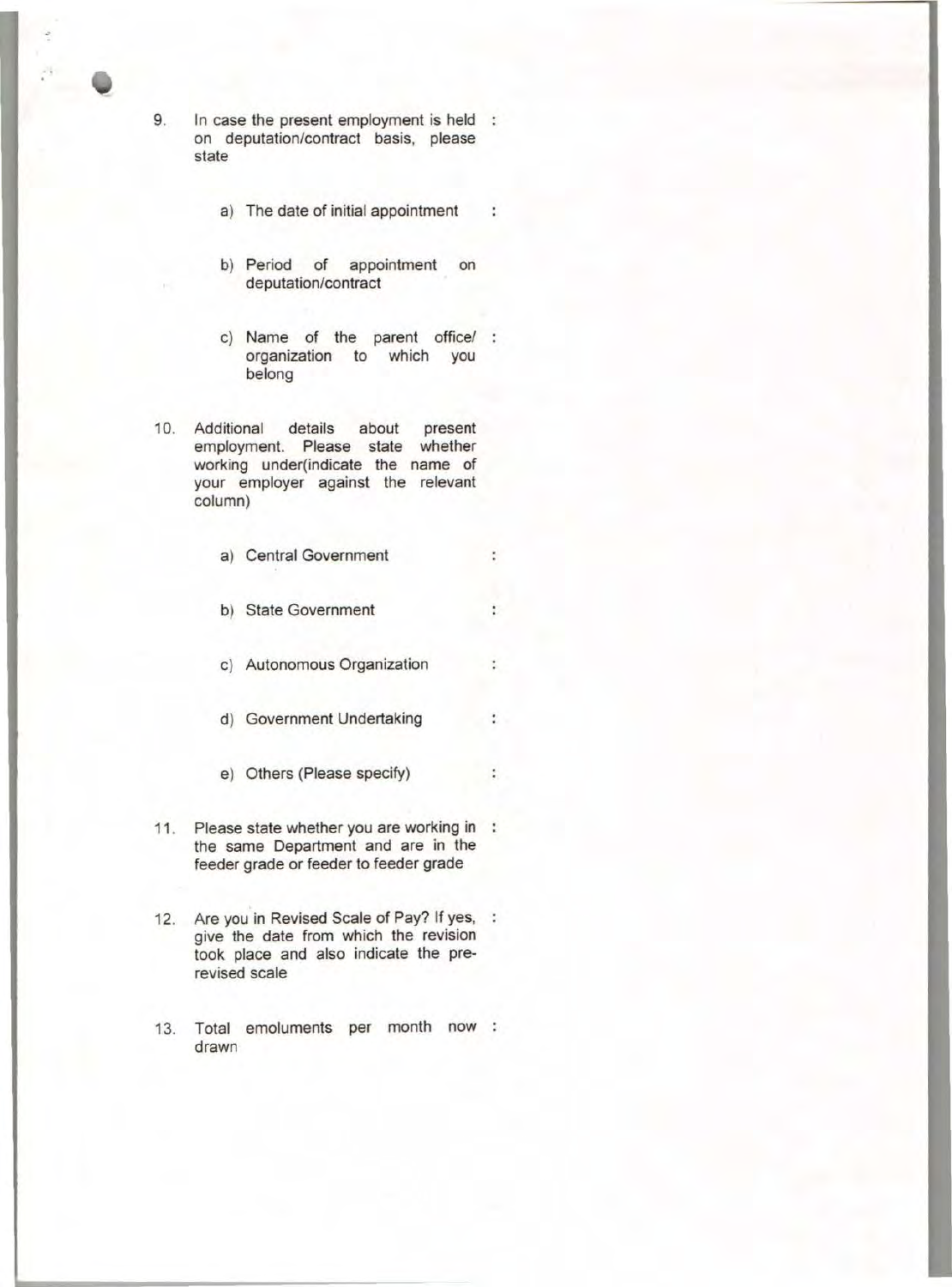14. Additional information, if any which you would like to mention Among other things, may provide information with regard to:

- i) Academic qualifications ÷
- ii) Professional training; and ÷
- iii) Work experience  $\ddot{\phantom{0}}$

(Note: Enclose a separate sheet, if the space is insufficient).

- 15. Whether belongs to SC/ST
- 16. Indicate place of posting mentioned at Sr. No. 5 of Annexure-I in the order of preference
- 17. Remarks, if any

I have carefully gone through the vacancy circular/advertisement and I am well aware that the Curriculum Vitae duly supported by documents submitted by me will also be assessed by the Selection Committee at the time of selection for the post

t

 $\ddot{\phantom{a}}$ 

(Signature of the Candidate) Address. \_\_\_\_\_\_\_\_\_\_\_\_ \_

Date

It is verified and certified that the above particulars furnished by the officer are correct.

Countersigned (Employer with Seal)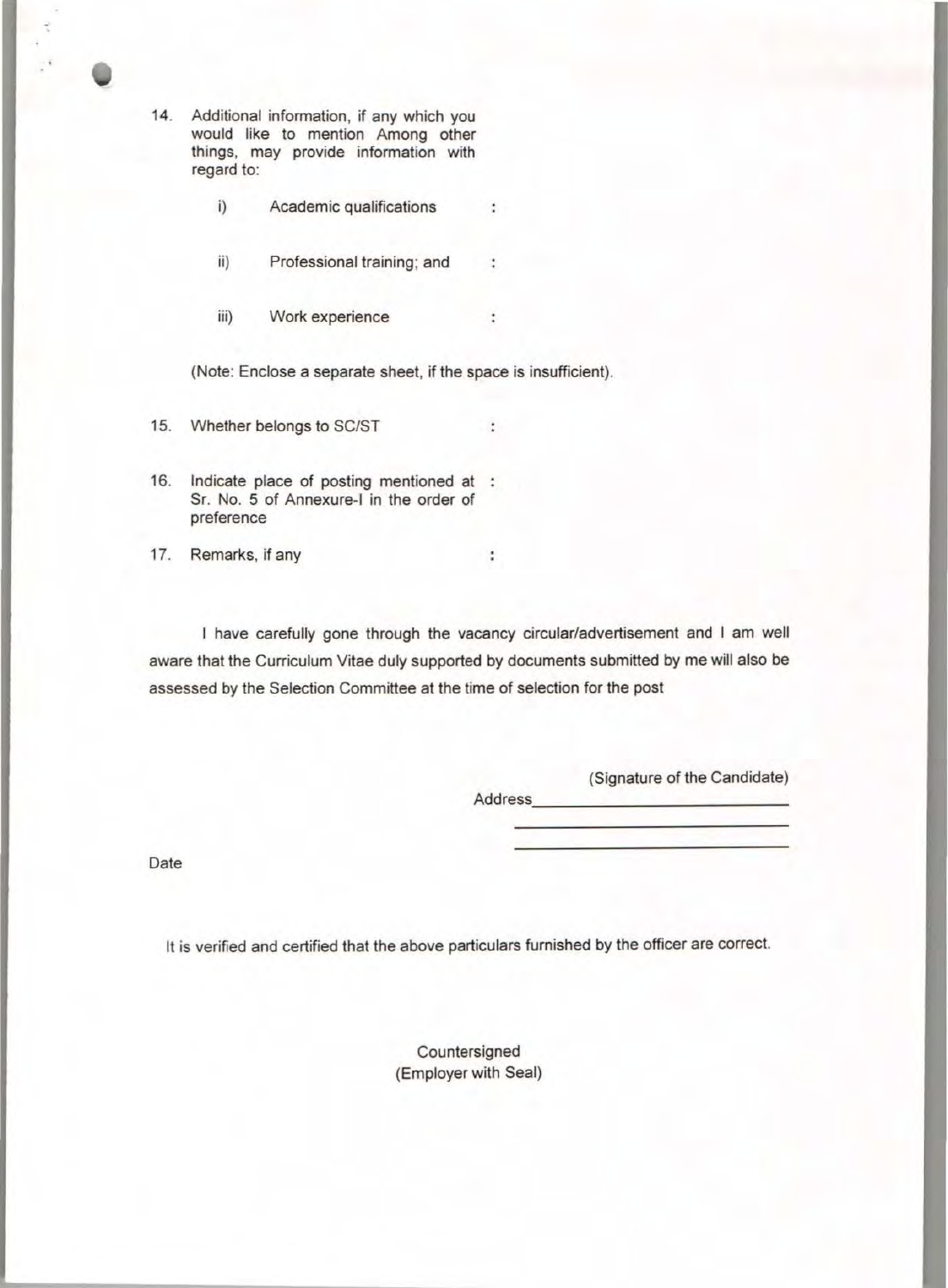**Annexure-IV** 

### **INTEGRITY CERTIFICATE**

After scrutinizing the Service records of Shri/Smt./Ms. \_\_\_\_\_\_\_\_\_\_\_\_\_\_\_\_\_\_\_\_\_\_\_\_\_\_\_\_\_\_\_\_, who has applied for deputation to the post of Deputy Director General / Joint Director in Defence Estates Organisation, under Government of India, Ministry of Defence, Directorate General of Defence Estates, Raksha Sampada Bhawan, Ulaanbaatar Marg, Delhi Cantonment-11 0010, it is certified that his/her integrity is beyond doubt.

> (To be signed by an Officer of the rank of Deputy Secretary or above) Name & Office Seal: \_\_\_\_\_\_\_\_\_ Date: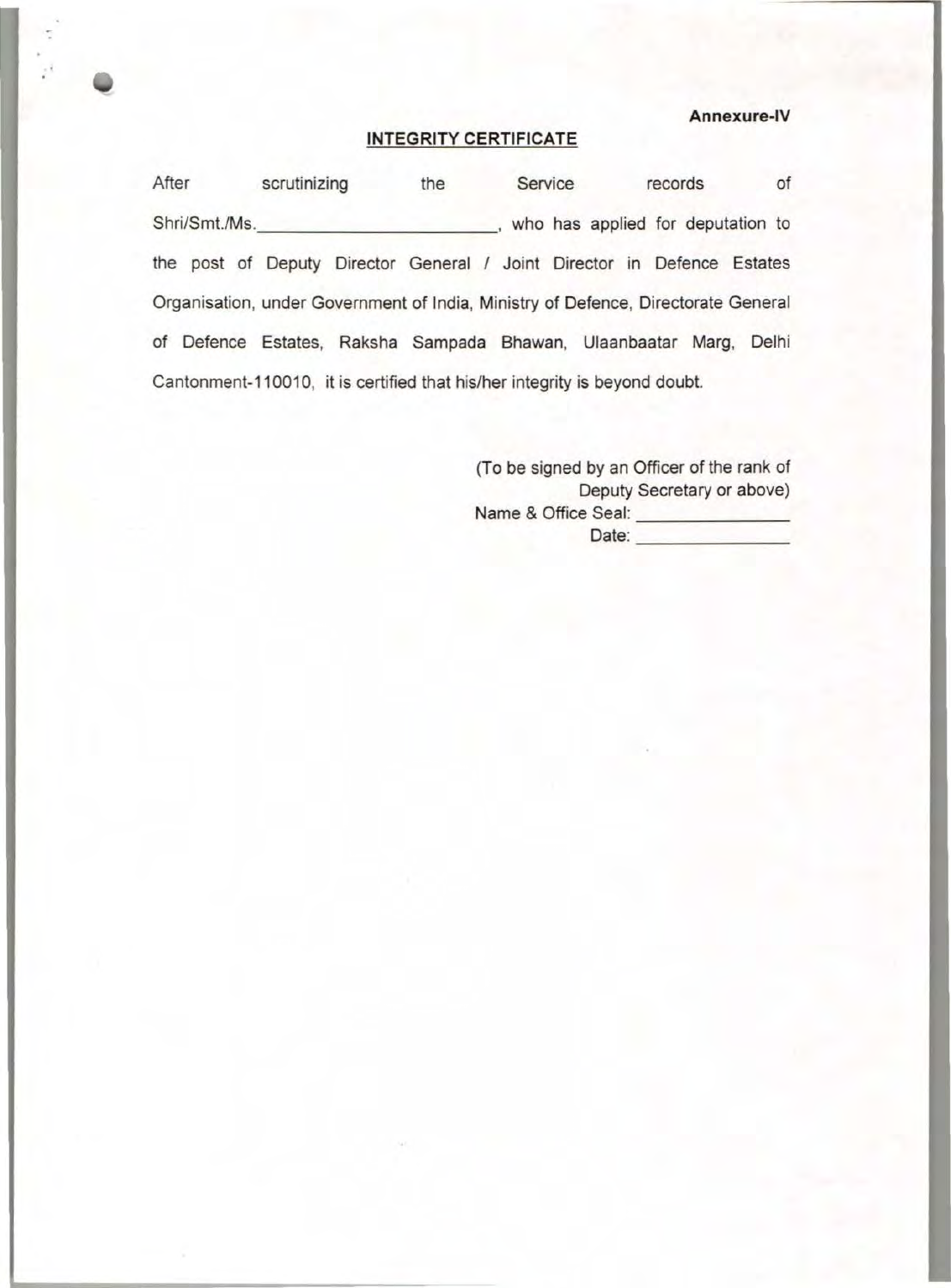### **Annexure-Ill**

### **VIGILANCE CLEARANCE CERTIFICATE**

Certified that no vigilance case or disciplinary proceeding or criminal proceeding is either pending or contemplated against Shri/Smt./Ms. \_\_\_\_\_\_\_\_\_\_ , who has applied for deputation to the post of Deputy Director General / Joint Director in Defence Estates Organisation, under Government of India, Ministry of Defence, Directorate General of Defence Estates, Raksha Sampada Bhawan, Ulaanbaatar Marg, Delhi Cantonment-110010.

[Authorised signatory]

Name & Office Seal: Date: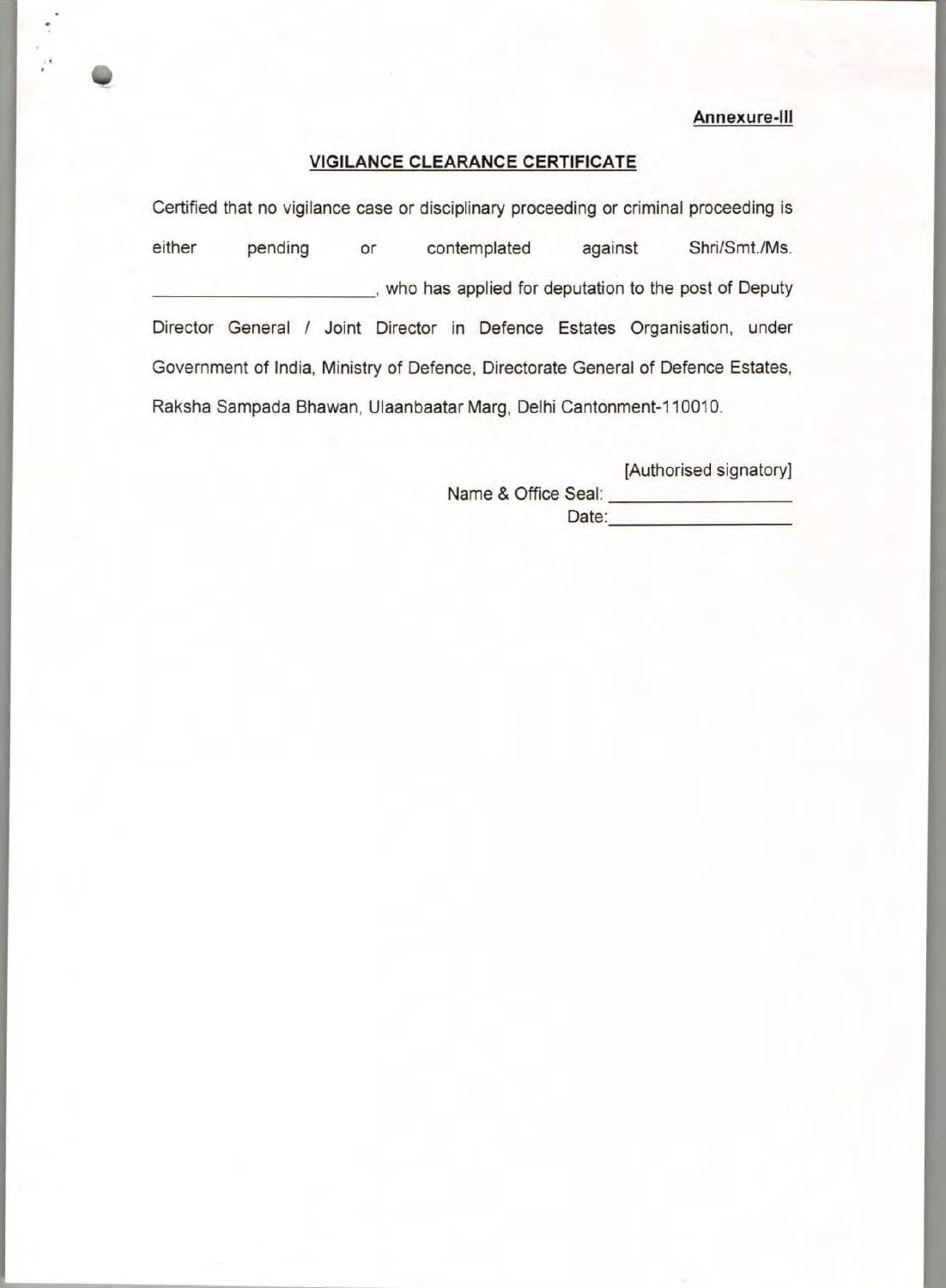# **Annexure-V**

# **NO PENALTY CERTIFICATE**

Certified that no major/minor penalty has been imposed on Shri/Smt./Ms. \_\_\_\_\_\_\_\_\_ , who has applied for deputation to the post of Deputy Director General / Joint Director in Defence Estates Organisation, under Government of India, Ministry of Defence, Directorate General of Defence Estates, Raksha Sampada Bhawan, Ulaanbaatar Marg, Delhi Cantonment-110010.

> [Authorised signatory] Name & Office Seal: Date: